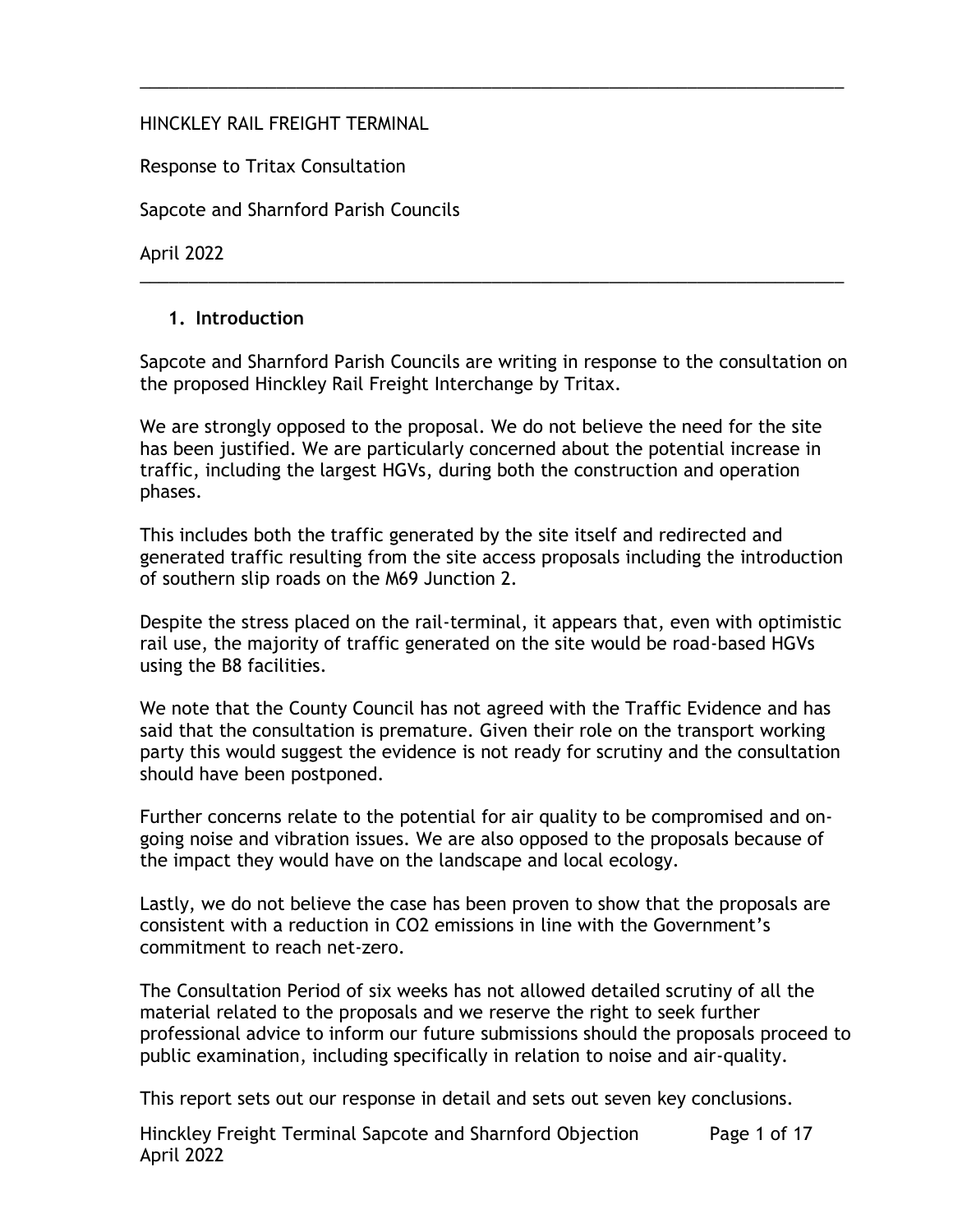We have also appended answers to the specific on-line consultation questions. However, we are concerned that the Questionnaire provided by the applicants encourages respondents to reply to specific questions which are inherently leading.

In particular the first two questions imply that the proposal's main aim is to support a transfer from road to rail transport, when in reality the majority of the site may well be road-based. We do not believe positive answers to these questions should be interpreted as support for the HNRFI proposals.

### **2. Need**

The need for the site is justified by Tritax based on the National Policy Statement (NPS) supporting the need for intermodal rail-freight terminals and on a perceived shortfall in Rail-Served sites in Leicestershire and in the East Midlands.

While the NPS supports the growth of a network of SRFIs, it is worth noting the justification for this in Para 2.47 of the NPS.

*A network of SRFIs is a key element in aiding the transfer of freight from road to rail, supporting sustainable distribution and rail freight growth and meeting the changing needs of the logistics industry, especially the ports and retail sector. SRFIs also play an important role in reducing trip mileage of freight movements on the national and local road networks.*

The PEIR refers in Para 5.21 to the '*changing needs of the logistics industry'* but not to the important aim of *'reducing trip mileage of freight movements.'* As is discussed further, the success in achieving this second goal at the site is unclear, particularly because the vast majority of trips relate to the B8 element of the proposal as opposed to the rail terminal, and because of the assumptions about how much long-haul traffic by rail would result from transfer from road.

This brings into question the effectiveness of these proposals in meeting said goal of the NPS.

Turning to the perceived shortfall, there are, in fact, a significant number of existing and proposed logistics sites within the East Midlands, including Magna Park, DIRFT, Prologis Park and the East Midlands Railfreight Depot. Further sites exist at Birch Coppice, Hams Hall and the West Midlands Rail Freight terminal recently granted permission in South Staffordshire. Northants Gateway is also close by.

Without a proper examination of the overall capacity across the West and East Midlands, it is likely that some of these will be in competition with one another. There is a clear risk that there will be over-capacity and some sites will not be built out. If they are, there are likely to be cumulative impacts.

The need is then further supported with reference to the conclusions of the Leicestershire Logistics Study (2021).

Hinckley Freight Terminal Sapcote and Sharnford Objection April 2022 Page 2 of 17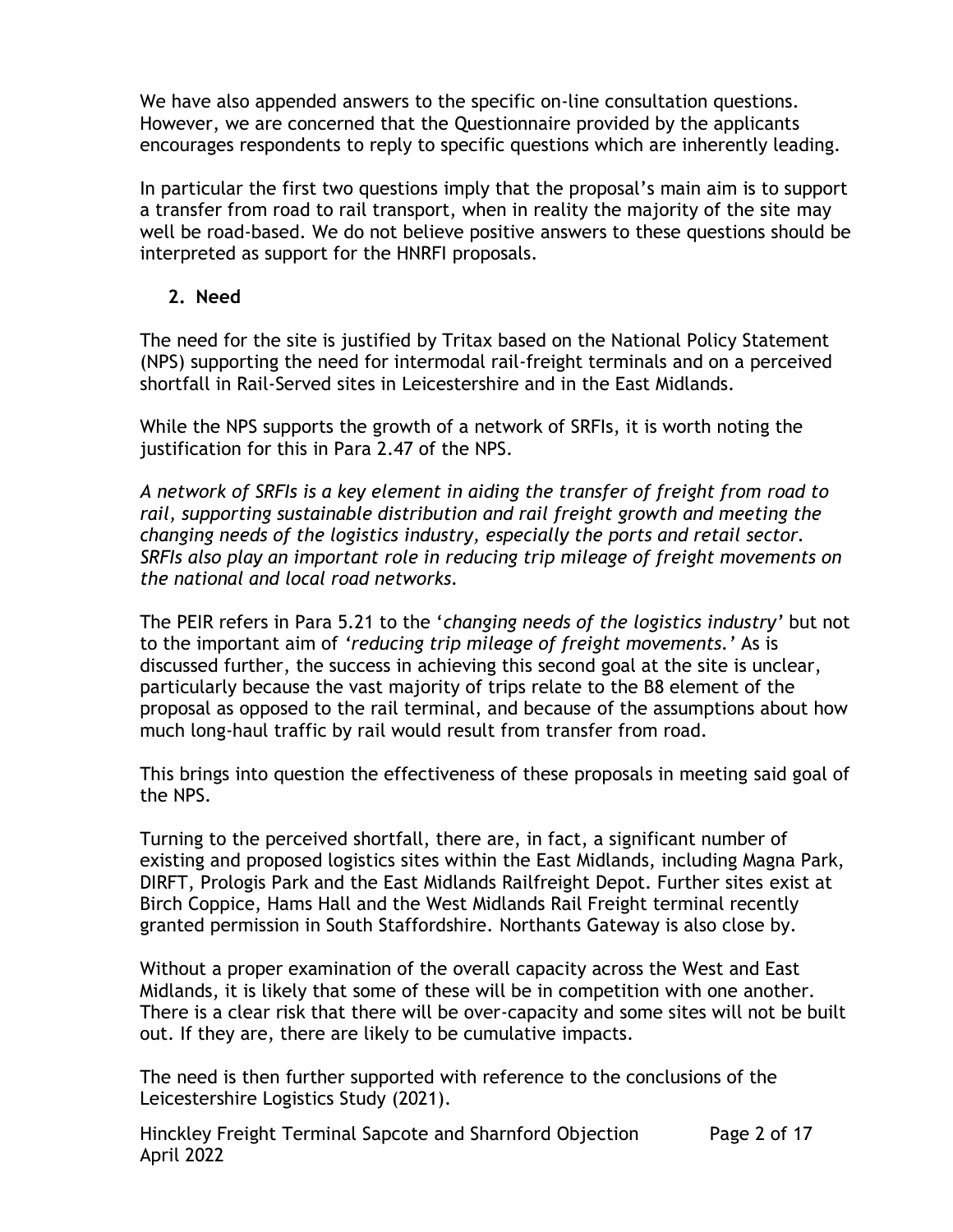We are concerned that this is an industry-led study which appears to be solely predicated on projections of future demand. Demand was calculated for both rail and road freight and there is clearly a risk of double counting. If rail freight genuinely removes lorries from the road, as is being supposed, that should lead to a reduction in the need for purely road-based distribution, but it is unclear whether this is what is predicted to happen.

Even if that is not the case, the study identified a total shortfall in rail-served provision from 2020 across Leicestershire, of 307 hectares, slightly less than the total size of the Hinckley site. However, the updated need figure (given in North West Leicestershire Plan is for 228ha has or 718,875 sqm. This is considerably less than the 850,000 sqm proposed at the Hinckley site. The remaining 131,125 sqm (15% of the site) is not required to meet the need assessed by the study.

Moreover, the HRNFI is not being assumed to contribute to any of the road-based need in the county. North West Leicestershire, for example, in their draft plan assume there is a need to supply all the road-based provision.

It is also unclear in the study how much of a site should be connected to a railterminal for it to qualify as rail-served. In this case, the majority of the site is not and even those facilities which have direct rail connections are not obliged to use them.

This is quite clear from the transport evidence. Table 15 shows a daily two-way HGV generation from the terminal of 1944 HGVs and 112 light vehicles. There are, however, 7,637 HGV movements from the B8 facilities and 16,326 light vehicles.

In other words, the proposals would generate significant additional traffic, much of which could simply be road-based logistics provision. At least some of the site is additional to the assessed need in the study and there is other provision in the county which would meet the same need.

The proposal would inevitably create jobs, some 8,600 - 10,600 are projected. However, the PEIR chapter on Socio-Economic Impacts is clear that at least some of these will come from relocation from existing premises to the park (7,222). The PEIR shows that the surrounding area is below the national average for unemployment and youth unemployment (Tables 7.6 and 7.7). This suggests that the new job projections are modest.

The PEIR is also somewhat vague about where the workers will come from. It says that currently 91% of such workers come from less than thirty miles in the Study Area (Para 7,8), but that will include sites better located in terms of larger population areas.

It is suggested that the provision of additional housing will help accommodate workers on the site, relying on the figures in the HEDNA (2016) which fed into the Strategic Growth Plan. The distribution of this housing is not currently agreed and a

Hinckley Freight Terminal Sapcote and Sharnford Objection April 2022 Page 3 of 17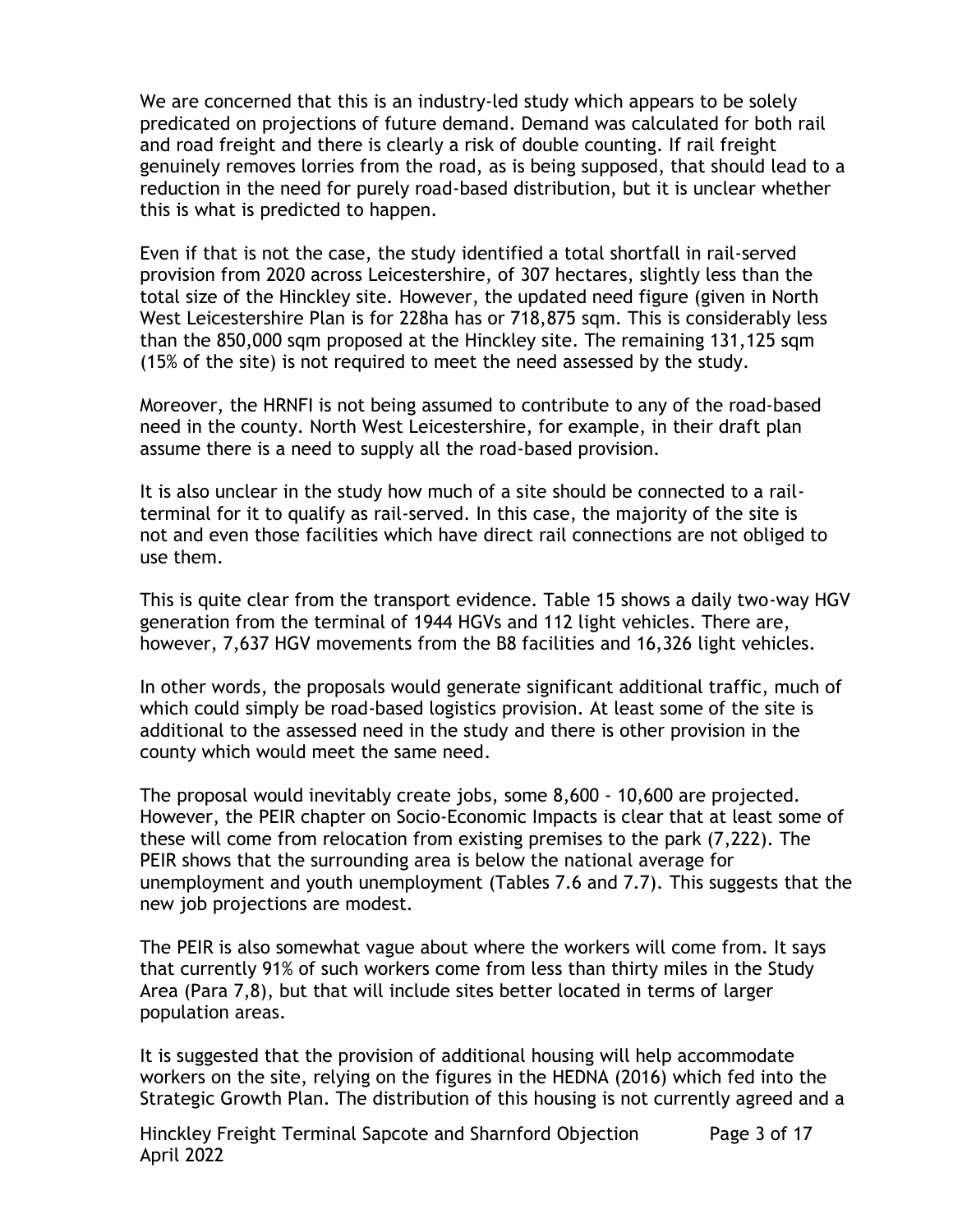review of the SGP is being considered. Moreover, the analysis in the HEDNA is now somewhat out of date and the housing assumptions are out of kilter with the most up to date ONS evidence. We do not consider this to be a firm basis for assuming housing will be developed close to the site, and that housing would anyway, itself, have large additional impacts on the countryside and so should be considered a negative environmental impact resulting from the proposals.

# **3. Transport**

Sapcote and Sharnford Parish Councils are also specifically concerned both about the increase of traffic from the development of the site and the traffic generated by the changes to the road network, particularly the introduction of a new road to the M69 from Hinckley and the introduction of south facing slips at Junction 2 of the M69.

The M1/M69 junction has been a problem since the decision was made to terminate the M69 at M1 Junction 21 (J21). The addition of Junction 21A (J21A) in 1995 to serve the A46 Leicester Western Bypass led to a significant increase in traffic between J21 and J21A. This prompted the widening of that section of the M1 to four lanes prior to the bypass opening. The effect of this was to increase congestion at J21.

Since then, various proposals to deal with the congestion on the M1 have been looked at and rejected. Works to add traffic signals and more circulation lanes to the J21 roundabout have not eliminated congestion.

Junction 2 of the M69 was specifically designed with only north facing slip roads because in the 1970s it was realised that south facing slip roads would increase traffic travelling towards what is now the B4114 (it was the A46 prior the M69 opening). The likelihood of substantial traffic diverting through a myriad of minor roads is much greater now than it was then because of the development that has taken place and the problems associated with the M1 and M69.

The Interim Transportation Assessment by BWM seeks to quantify the impact. However, we have a number of concerns about the analysis:

Firstly, the level of usage of the rail terminal is based on that of existing terminals. Given, the number of competing terminals coming forwards, the level of usage may be lower, increasing the level of road-based usage above the 30-70 split envisaged in the assessment. Moreover, the amount of rail traffic may be limited by capacity constraints on the railway system itself.

The HNRFI is located alongside the Felixstowe to Nuneaton railway line between Hinckley and Leicester. Although this route has been modified to allow large containers it is not electrified.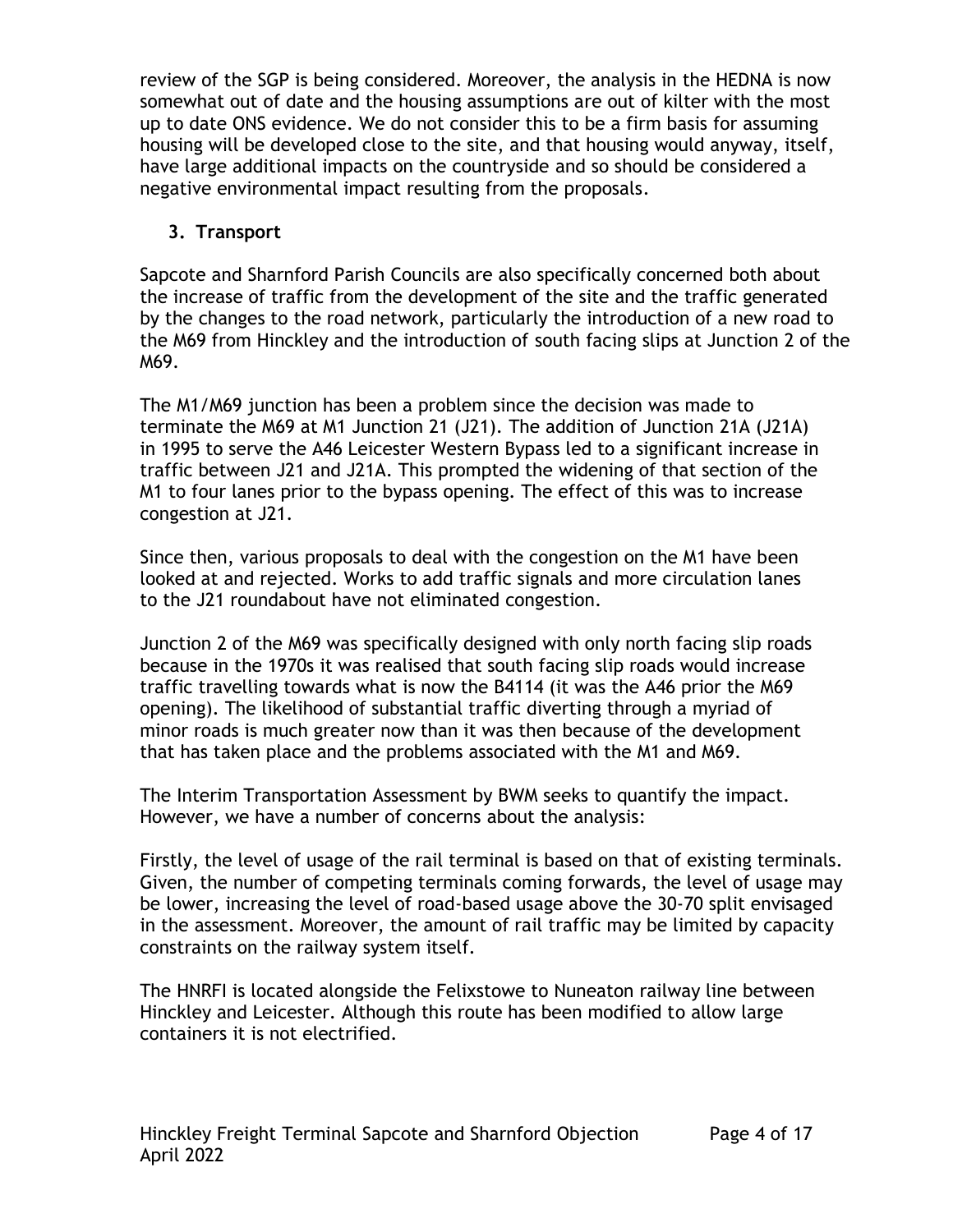The HNRFI Interim Rail Study does not consider capacity constraints on the route to Felixstowe, which includes traversing critical junctions, for example north and south of Leicester, Peterborough and Ely.

We understand that the Felixstowe branch line is part single track, as is a section between Ely and Soham. There have been some previous upgrades but we are unaware of further approved plans to upgrade parts of the Felixstowe to Nuneaton railway line or to enable electric trains to use it throughout.

The HNRFI Interim Rail Study area only looks at the section between Water Orton and Wigston. It notes that Wigston North Junction (Para 4.4.1) is already close to capacity and that some trains entering and leaving the SRFI would create a conflicting movement when crossing the southbound track.

The study notes an aspiration for a through Leicester-Coventry passenger service. However, this is still at an early stage and various constraints on the route including station capacity and station calls remain unresolved and no funding has been approved.

The rail study is clear that constraints remain during certain periods of the day (Para 4.7.4 and 4.7.5) which may hinder 24-hour operation and lead to bunching of trains, which may not be realistic and in Para 4.7.6 that:

#### '*beyond the study area there are other infrastructure constraints that may require upgrades to achieve the full potential of the site.'*

While some unused freight paths may exist in the national timetable there is no guarantee that these could be used to serve the SRFI. In other words, the aspiration to reach 16 train paths per day each way to HNRFI cannot be guaranteed.

Secondly, we are concerned that the routing of the development traffic assumes the M69 will be the main road used by HGVs. However, the impact on other roads will be much more serious at times when the M69 is not available and this needs to be considered.

Thirdly, the modelling of non-development traffic seems to assume a fixed growth in traffic which is then distributed on existing roads. However, the reality is that changes to the road network, especially when they add significant opportunities to travel, generate additional traffic and lengthen the journeys made by car. In this case the introduction of southbound slips could substantially change both the volume of the traffic and its origin and destination. For example, increasing commuting from Hinckley and surrounding villages into Coventry.

Moreover, the addition of those slip roads will influence future development patterns, as can already be seen by proposals for 5,000 houses in the Blaby Plan on the other side of the motorway to the NRFI proposals. This would particularly bring into question the model outputs in terms of traffic in the 'with-development with

Hinckley Freight Terminal Sapcote and Sharnford Objection April 2022 Page 5 of 17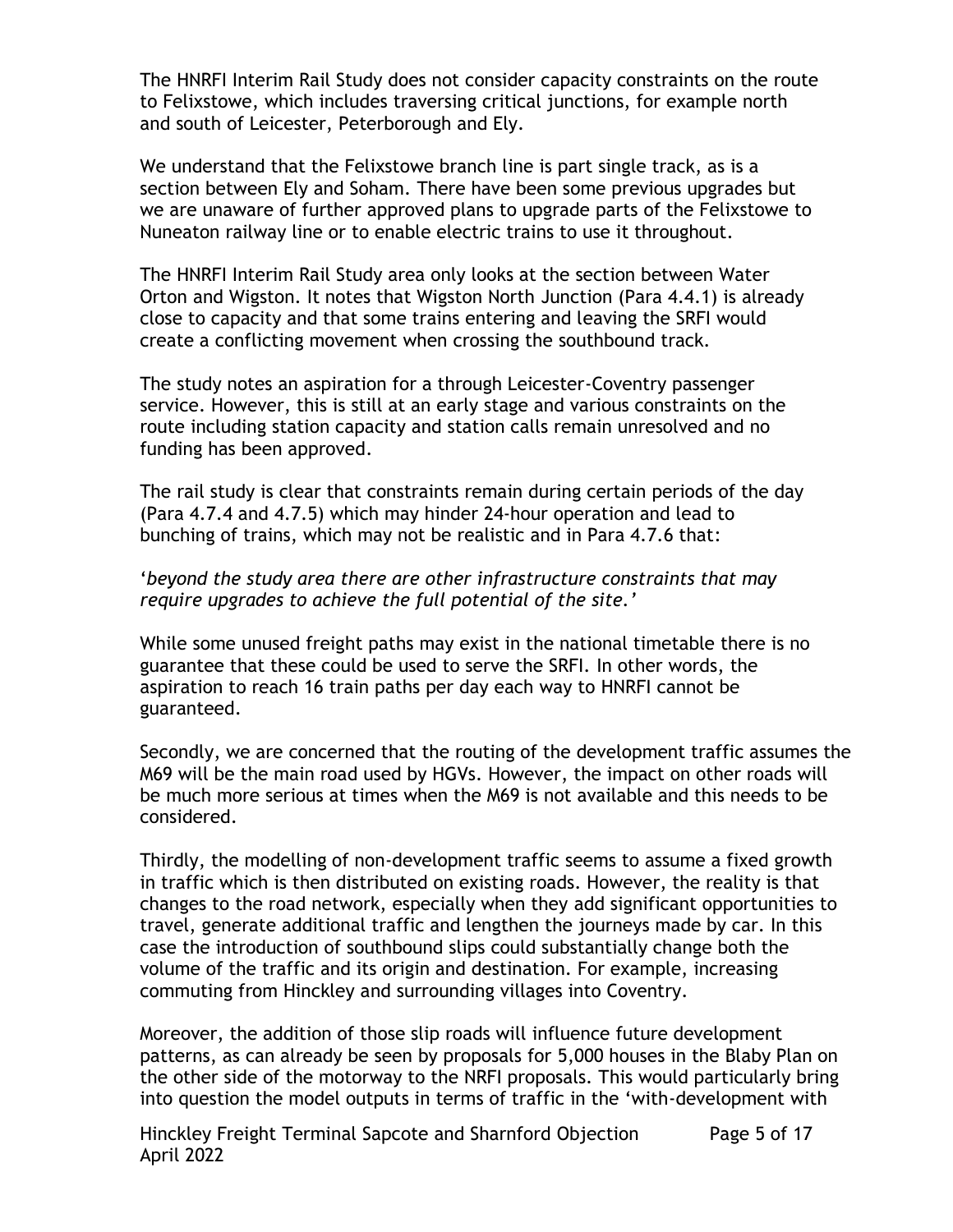infrastructure'. If, as we suspect, traffic levels are likely overall to be substantially higher if this infrastructure is put in place, the capacity of the M69 and other routes is likely to be placed under more pressure, leading to more displacement onto the local network.

This would be likely to amplify the increase in traffic on those local roads which the model shows as having increased traffic, while not impacting so much on those roads where traffic levels are reduced.

Taking all these elements into account there is a major concern about the realism of the projection for traffic going along the B4669 towards Sapcote to the B4114 Coventry Road or using the various cut-through routes to Sharnford and other villages. This would include both traffic accessing local facilities as well as HGVs with destinations on the A5 or in Leicester. It is clear from even a cursory glance at the local roads that this would be a far shorter cut-through than using the A47 to get to the A5 and M69.



Sapcote Traffic

In particular the narrow chicane road through Sapcote at the partially blind junction between Hinckley Road and Church Street/Stanton Road cannot cope with HGV traffic using it as part of a 'rat-run' from the M69 to the A5. It is already a busy route, being the main road through the village.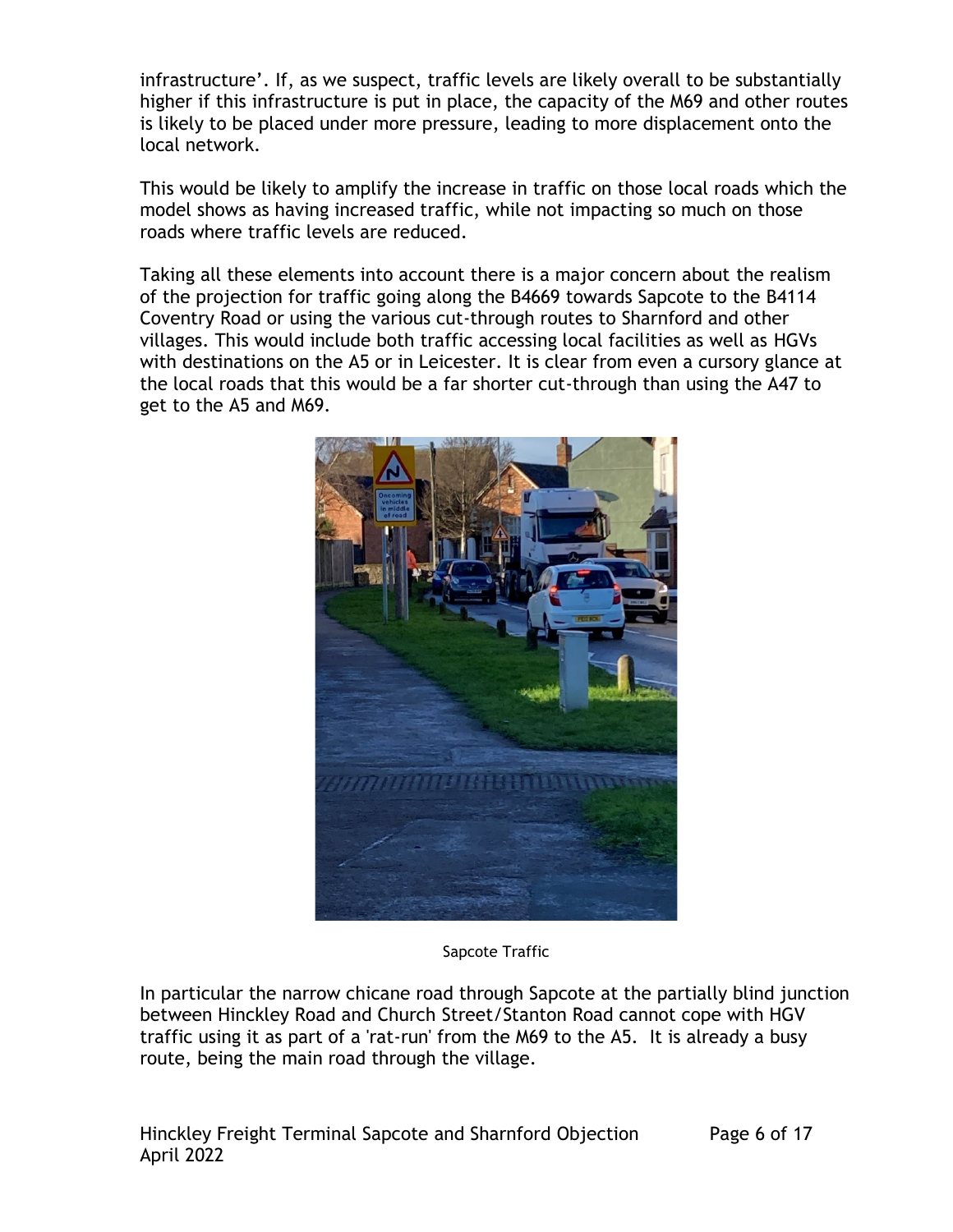The nearby junctions with Sharnford and Grace Roads are often congested simply from 'everyday traffic' (cars and vans). Regular HGV movements would make these and the adjacent pedestrian crossing dangerous for Sapcote villagers.

Sharnford is a village which has suffered over many years with an increase in HGV traffic and was recommended for a bypass in the Leicestershire Local Transport Plan of 2007. This did not take place due to financial constraints.

Since then, traffic volume through the village on the B4114 have risen from just under 3 million vehicles per year to over  $3.5$  million<sup>1</sup>.

Despite Tritax's assertions that mitigation methods will reduce traffic volumes, experience shows that traffic volume will increase exponentially. When the M69 is closed or long queues develop at either end, M1 and M6 traffic finds the quickest route to their destination. Vehicles leaving the HRNFI and heading south would, therefore, head for the A5, either through Sapcote and then Sharnford or, through Aston Flamville and then Sharnford.

Both roads into Sharnford have pinch points where HGVs cannot pass each other without mounting the pavement. There have also been several crashes on the stretch of the B4114 beyond Sharnford in the last 5 years.



B4114 Leicester Road, Sharnford

Traffic joining the A5 at Smockington Hollow would be subjected to an accident black spot. There have been at least 12 accidents in the last five years with a

<sup>1</sup> Information supplied by Leicestershire County Council Highways dept from average speed camera data.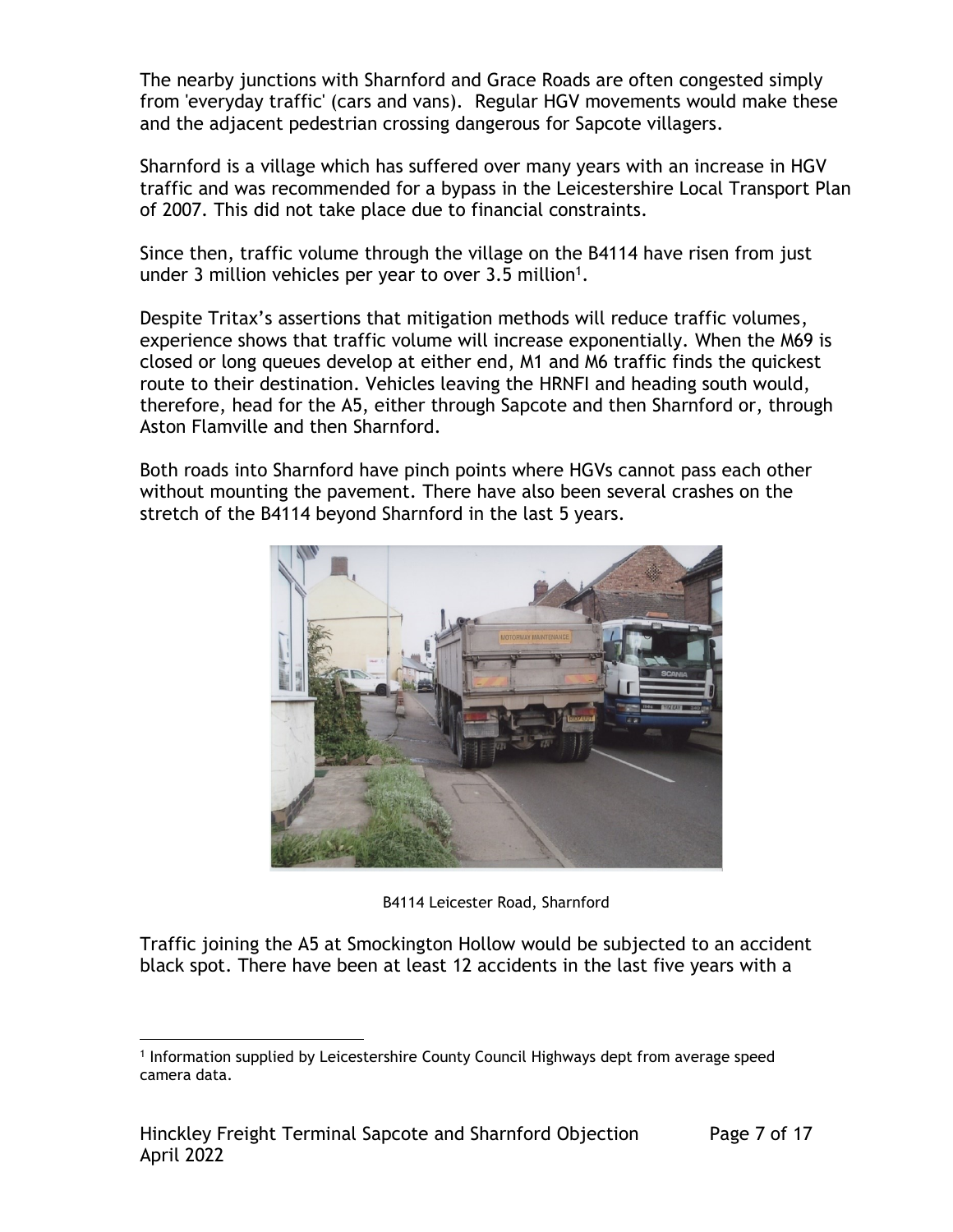number of fatalities.<sup>2</sup> Alberto Costa MP, Dr. Luke Evans MP and Mark Pawsey MP attended a Westminster Hall debate about A5 accidents/fatalities on 23/03/2022.

Table 8.5 of the PEIR sets out the specific growth in traffic on roads projected in the model for 2036 with and without development.

Notwithstanding the comments above it is clear that the 'with development' scenario dramatically increases traffic (AADT) on many local roads and particularly the routes through Sapcote and Sharnford, with major increases in traffic of between 80 and 130%, and commensurate and sometimes even greater increases in HGVs. East of Sapcote on the B4669, HGVs rise from 59 to 440, nearly 650%. This, of itself, must bring into question the compliance with the NPS requirement to reduce HGV mileage on local roads.

However, many of the impacts are downgraded when compared to a standard set of 'receptor sensitivity' (Para 8.2) taken from the 1993 IEMA Guidance on

Regarding Environmental Impacts of Traffic. Figure 8.1 of the PEIR shows the Guidance applied to the area impacted by traffic growth. The result can be clearly seen. Urban areas with a high level of facilities score highly under these criteria and rural settlements appear to have low 'receptor sensitivity'. Rural links are also shown as low in sensitivity. This standardized approach can lead to some elements of road risk being downgraded or ignored, such as road width, which as shown above, an issue in Sharnford.

It is hard to agree that the sensitivity ratings demonstrate a fair representation of the potential for highly detrimental impacts to villages such as Sapcote and Sharnford and the use of the IEMA guidance alone in these circumstances is hard to justify.

The NPPF requirement that roads should be 'safe and suitable' for development is still relevant in as much as it applies in relation to NPS development (Para 1.18 of the NPS) and that is something which should in our view be fully examined with a risk assessment approach on these routes, as has been undertaken on other much more modest proposals elsewhere affecting rural roads.

The level of increase of traffic on these rural routes, especially the increase in HGVs represents, in our view, an unacceptable impact, even if it is not exacerbated by further generated traffic resulting from the changes in accessibility resulting from the new road infrastructure.

These problems would only be exacerbated if further development were permitted on the arc around the south and east of Leicester as envisaged in the current Strategic Growth Plan for the County.

Hinckley Freight Terminal Sapcote and Sharnford Objection April 2022 2 Information taken from local press, Fire Services and Highways England.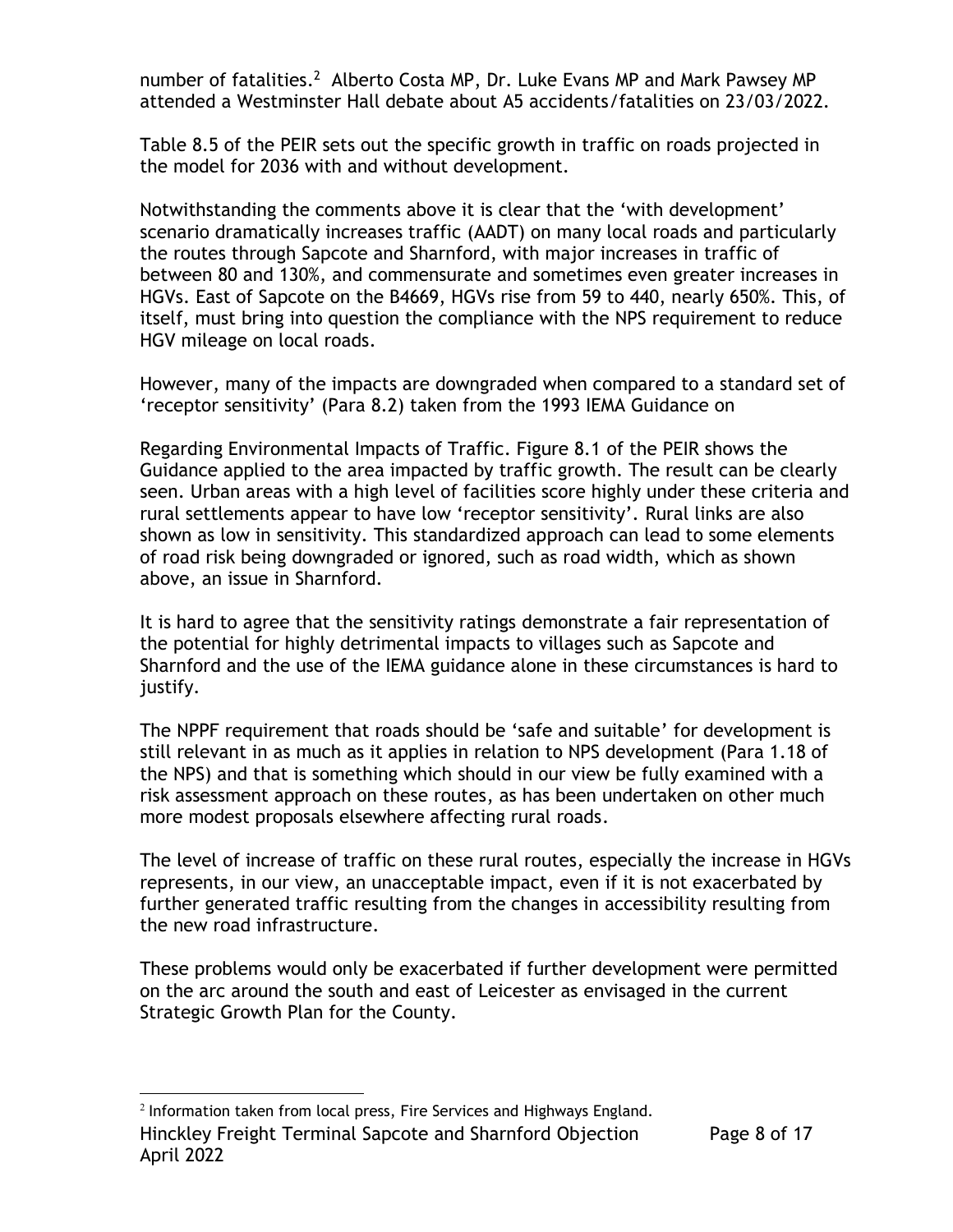It is also noticeable that neither the transport chapter, nor the chapter dealing with accidents and disasters models the routes that would be taken by HGVs and other development traffic in the event of incidents on the M69 which lead to delays or closure.

The proposals include a number of off-site mitigations, in particular at the Junction on the B4669 and B4114, aimed at alleviating the additional traffic anticipated on those roads (In the case of that junction 106% over capacity according to the assessment). This is less mitigation than was originally proposed. The previous transport topic paper includes two alternative bypasses of Sapcote and Stoney Stanton. These would, leaving aside their environmental impact, have encouraged more development traffic to use the route to the B4114 Coventry Road. However, the current mitigation would almost certainly increase the attractiveness of that route, encouraging traffic (including HGVs) to route along the B4669 with all the issues described above.

The Interim Transport Assessment also includes an assessment of the accessibility of the site to other modes. A map shows bus routes which it considers to be close to the site. In reality the only regular services, the 158 and 48L are services which go to centre of Hinckley. The X6 and X55 are longer distance services with limited stops, however, they are highly infrequent.

There are some cycling facilities on the A47, including a dedicated cycle lane, but limited provision to the site. In terms of pedestrians the site would be poorly situated for access. The entrance to the site from Hinckley would be via the newly constructed link-road. This would be unlikely to provide an attractive environment for pedestrians. In other words, the site cannot be said to be well-linked for access by sustainable modes.

The Assessment consider the impacts on the Public Right of Way Network and identifies improvements that it suggests can result from development. This is underpinned by a PROW assessment which paint a glossy picture of potential improvements.

However, the impact on the PROW network of the development appears to us to be severe. The network between Hinckley and the motorway, as well as the opportunity to walk on the quiet Burbage Road are curtailed drastically and Pedestrians wishing to access the PROW network on those routes are forced to walk along a newly-constructed link road and through the Industrial Park itself. While some diverted walkways may be provided, they have none of the attractions of the current routes which are through open countryside.

Equally, residents of Stoney Stanton, Sapcote and Sharnford would find the PROW links to Burbage Common restricted both in quantity and quality by the development.

Those who currently use the PROW network may have physically improved paths through the development but the reason for using those PROWS would be almost

Hinckley Freight Terminal Sapcote and Sharnford Objection April 2022 Page 9 of 17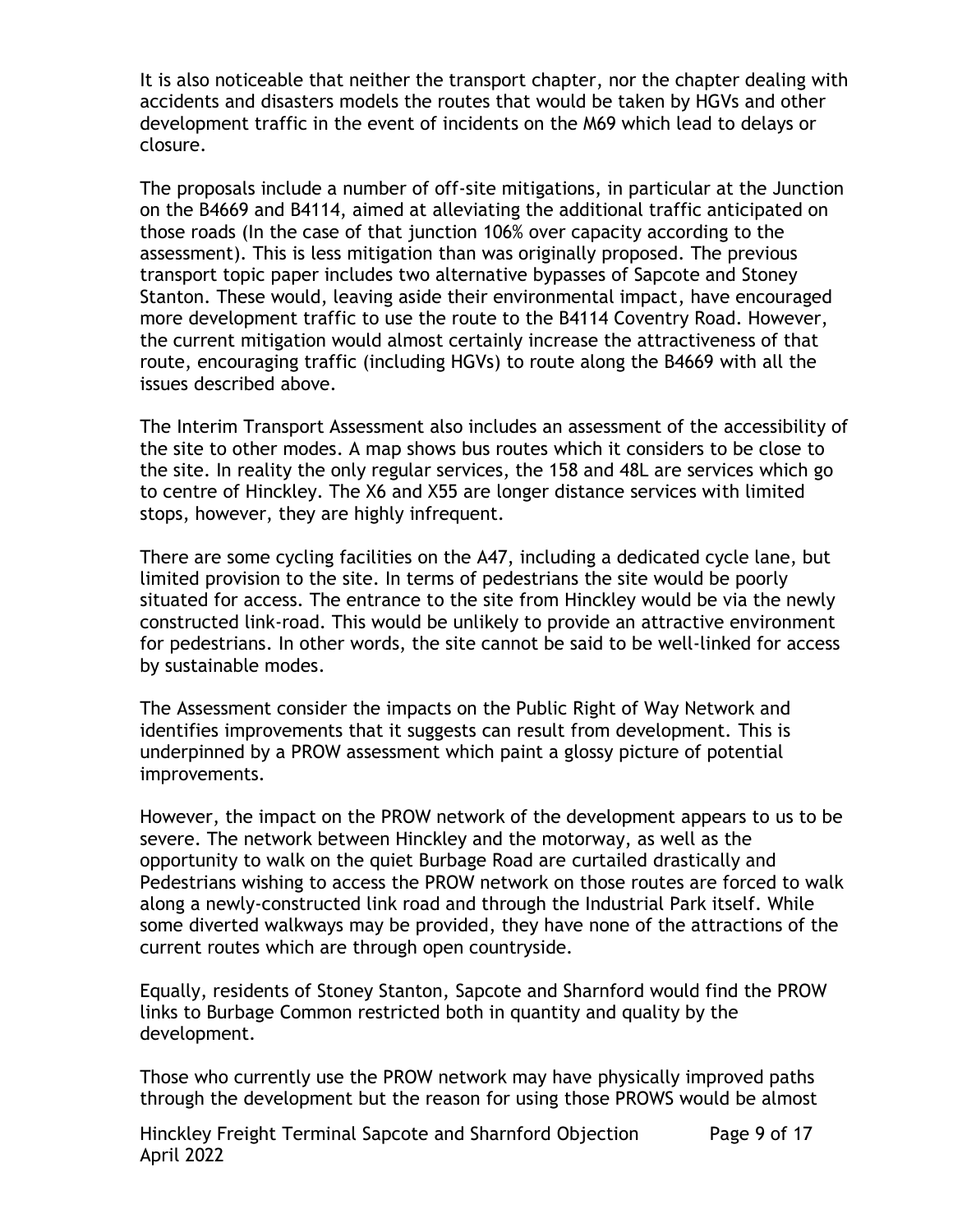entirely removed. it is hardly likely people from Hinckley or the surrounding villages will wish to avail themselves of a walk through a Logistics Complex or under its shadow. Similarly, those wishing to walk to and from Burbage Common will do so in the lea of the new buildings.

What is clear is that this development would be highly car dependent and that very significant amounts of new traffic (including large (OGV2) articulated HGVs) would route through local villages, even if the Interim Traffic Assessment is correct. We consider the impacts to be unacceptable.

# **4. Air Quality, Noise, Vibration**

We have not considered in detail the air quality, noise and vibration evidence but would want to do so if the scheme progresses. We note that the PEIR predicts major adverse impacts without mitigation from noise during construction but says these will be temporary. However, this may be for extended time periods and the success of mitigation is not something we are convinced about.

Moreover, all the assessments, and particularly the air quality assessment are currently limited in relation to construction traffic, in line with the traffic assessment.

# **5. Landscape, Ecology and Heritage**

# **a. Visibility**

The proposals involve high-bay warehousing with buildings as high as 33m, with 24 hour lighting. At the scoping stage Blaby Council asked for photomontages of the development to be provided. However, we cannot find comprehensive photomontages of the development from the locations identified in the landscape report.

This limits the ability to visualize the impact of the development on the surrounding landscape, including the view from Burbage Common and from the remaining PROWs and local housing, even though these are identified in the report as places of high risk.

The photomontages at the Public Exhibitions are from some distance away and are only given for year 15 when it is assumed that some tree cover will have grown up. However, what is also clear is that the tree cover will not fully mitigate the presence of the development as the height of the buildings mean they will be above the tree line. A further problem is that the view of the development from both the surrounding roads and rail services, as well as for people enjoying the countryside and recreational amenities in the area, will not be static so that the presence of the buildings coming into and out of view will increase the impact.

The impact at night is particularly difficult to assess from the photos provided by the applicant but the change in light pollution could be significant. The Landscape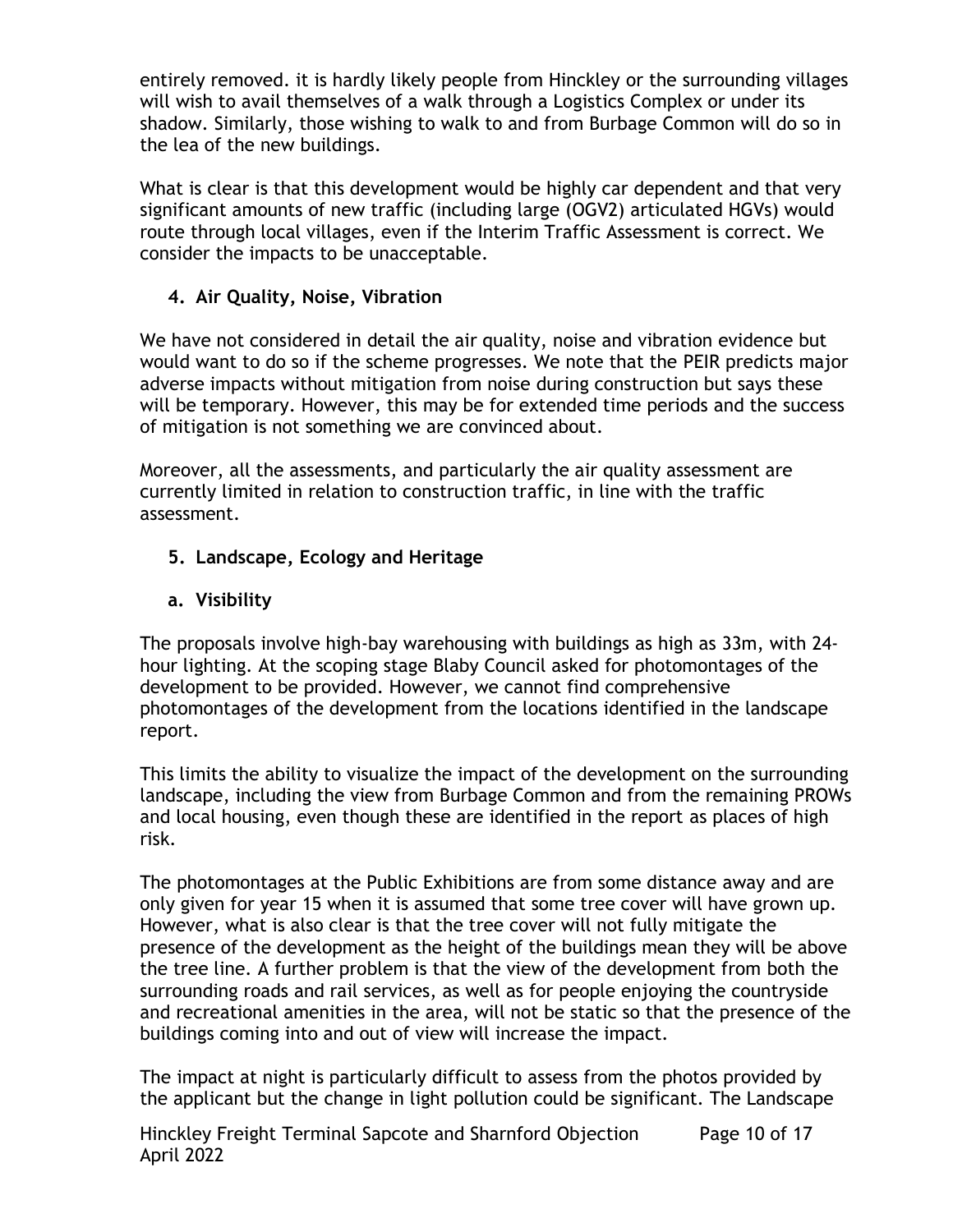Assessment includes some references to lighting, but emphasis is placed on the temporary nature of some impacts (Para 111.16). There is no separate assessment of lighting as suggested by a number of respondents to the Scoping Study and, furthermore, a lighting strategy is not currently provided making it difficult for exterior bodies, particularly local residents, to assess its adequacy.

This is something stressed in the NPS (Para 5.146):

*The assessment should include the visibility and conspicuousness of the project during construction and of the presence and operation of the project and potential impacts on views and visual amenity. This should include any noise and light pollution effects, including on local amenity, tranquility and nature conservation*

Yet, in fact, there is very little that is clearly identified and where receptors have a high impact they are often downgraded as being of low significance, including areas of the Country Park. And we particularly note the comment of Burbage Parish Council.

*The Applicant states 'no Registered Parks and Gardens lie within the 5km search area'. This clearly shows no consideration of Burbage Common has been made. This is an important asset to the local community and should have specific safeguarding references built into the ES. Note: Burbage Common is HBBC's largest countryside site and is located on the edge of Hinckley. Great for walkers, and dog lovers alike, a mix of semi-natural woodland and unspoilt grassland is 200 acres in size. In addition, the Common is well used for horses, along the trails and open landscape. There are also several paddocks and corrals along Burbage Common Road, and other livestock. The Common is immediately adjacent to the proposed site.* 

While we accept this is not a Registered Park or Garden it is clearly important for local residents. And by relying solely on Local Character Area Assessments there is a risk that results are not sufficiently weighted to take account of amenity value.

### **b. Loss of Biodiversity**

A further issue which causes us significant concern is the potential impact on the wider environment and on the biodiversity that relies on those assets. The PEIR chapter on ecology acknowledges that Local Nature Sites will be lost as a result of the development as well as the proximity of the Burbage Woods and Aston Firs SSSI and the wider woodland setting of the SSSI. There are also accepted to be significant numbers of trees and hedgerows that would be lost to development as well as impacts on protected species, such as bats and badgers.

To mitigate these impacts the PEIR chapter proposes two kinds of mitigation, 'inherent mitigation' within the site and further mitigation where the inherent mitigation is considered inadequate. The latter is often identified as being part of future strategies which have not yet been identified. This makes it harder to assess the adequacy of those additional measures.

Hinckley Freight Terminal Sapcote and Sharnford Objection April 2022 Page 11 of 17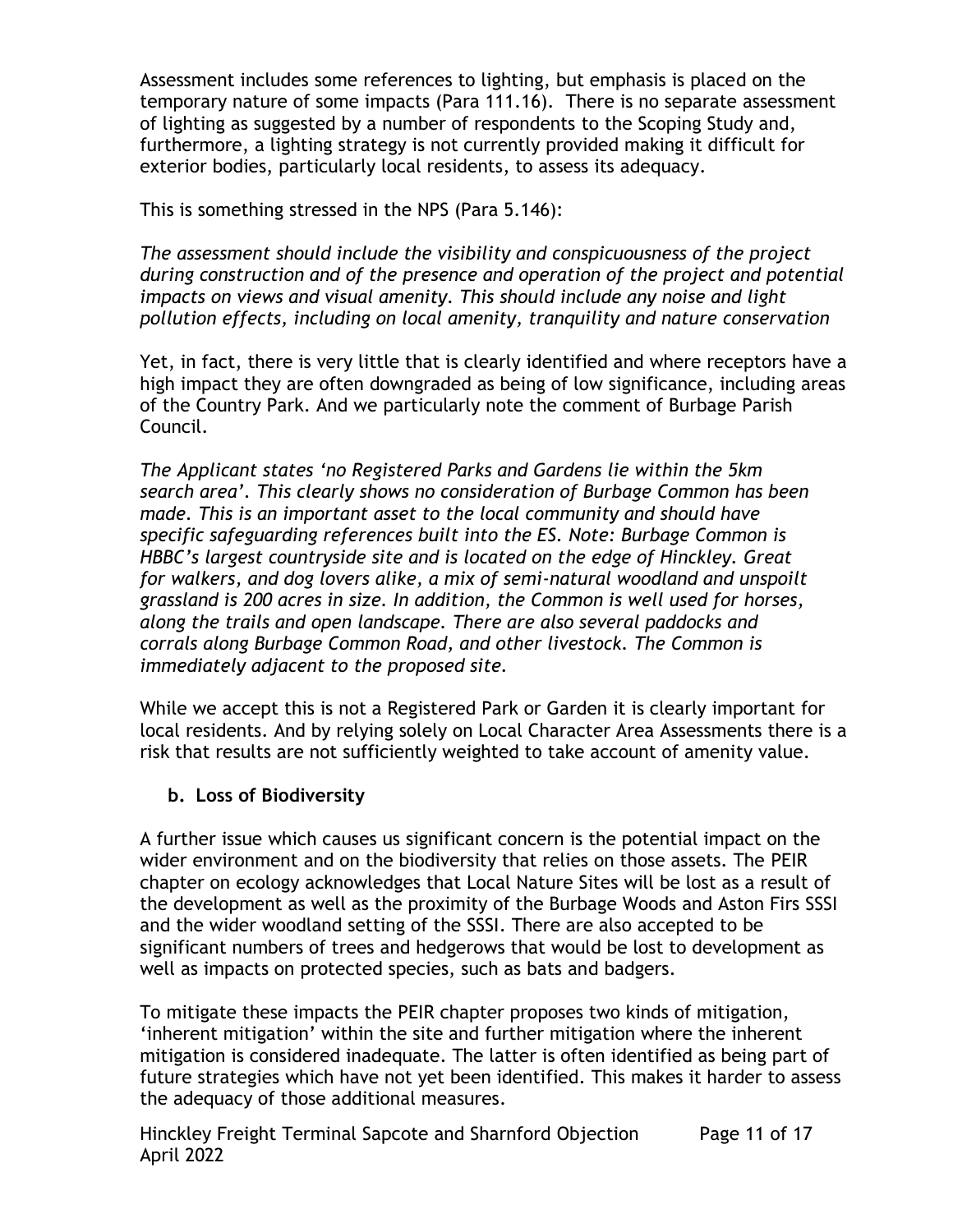What is clear is that the development will not only have direct impacts on specific sites but that it will substantially change the wider biodiversity landscape. The presence of noise and lighting as well as the barriers created by the development on the site itself as well as new road infrastructure may well impact on biodiversity.

It is also worth noting the compartmentalisation of impacts. Clearly in the case of Burbage Woods, for example, there are impacts on landscape, amenity and biodiversity, yet the assessment does not appear to take this into account or allow for the combined impact being greater than each compartmentalised assessment.

### **6. Amenity**

Taking account of the impacts on the countryside and the industrialisation and potential urbanisation that would result from this proposal, we are particularly concerned about the amenity impact of the proposals including the cumulative impact on residents close to the proposals as well as the impact on those wishing to utilise and enjoy the countryside, especially the Burbage Common Country Park and the Hinckley/Barwell/Earl Shilton/Burbage Green Wedge whose importance is identified in Policy 6 of the Hinckley and Bosworth Local Plan.

The importance of that area of countryside is underlined by the Open Spaces and Recreational Study of October 2016 which identified the park as one of the two most popular open spaces in the district (along with Bosworth Country Park) (Para 4.3)

More specifically Para 8.10 identifies its local importance saying that:

*The majority of residents, particularly in the south and east of Burbage are outside the catchment of a natural or semi natural open space. Burbage Common (over 10ha) meets some of this deficiency.*

Para 7.7 and 12.10 identify it as a key opportunity area for amenity enhancement:

*A significant challenge facing Barwell/Earl Shilton is the lack of natural and semi-natural open space, an opportunity that could be pursued to address this is a Green Wedge Management Plan for the Hinckley/Barwell/Earl Shilton/ Burbage Green Wedge which abuts the western edge of Earl Shilton. This could look into improving accessibility to the green wedge as a recreational resource which is one of the four functions of green wedge. Improving linkages to Burbage Common and Woods would also improve accessibility. The inclusion of natural open space within formal parks should be considered.*

We would argue that this resource has wider benefits and, as set out above, when considering PROWs, impacts on the villages of Stoney Stanton, Sapcote and Sharnford.

Hinckley Freight Terminal Sapcote and Sharnford Objection April 2022 Page 12 of 17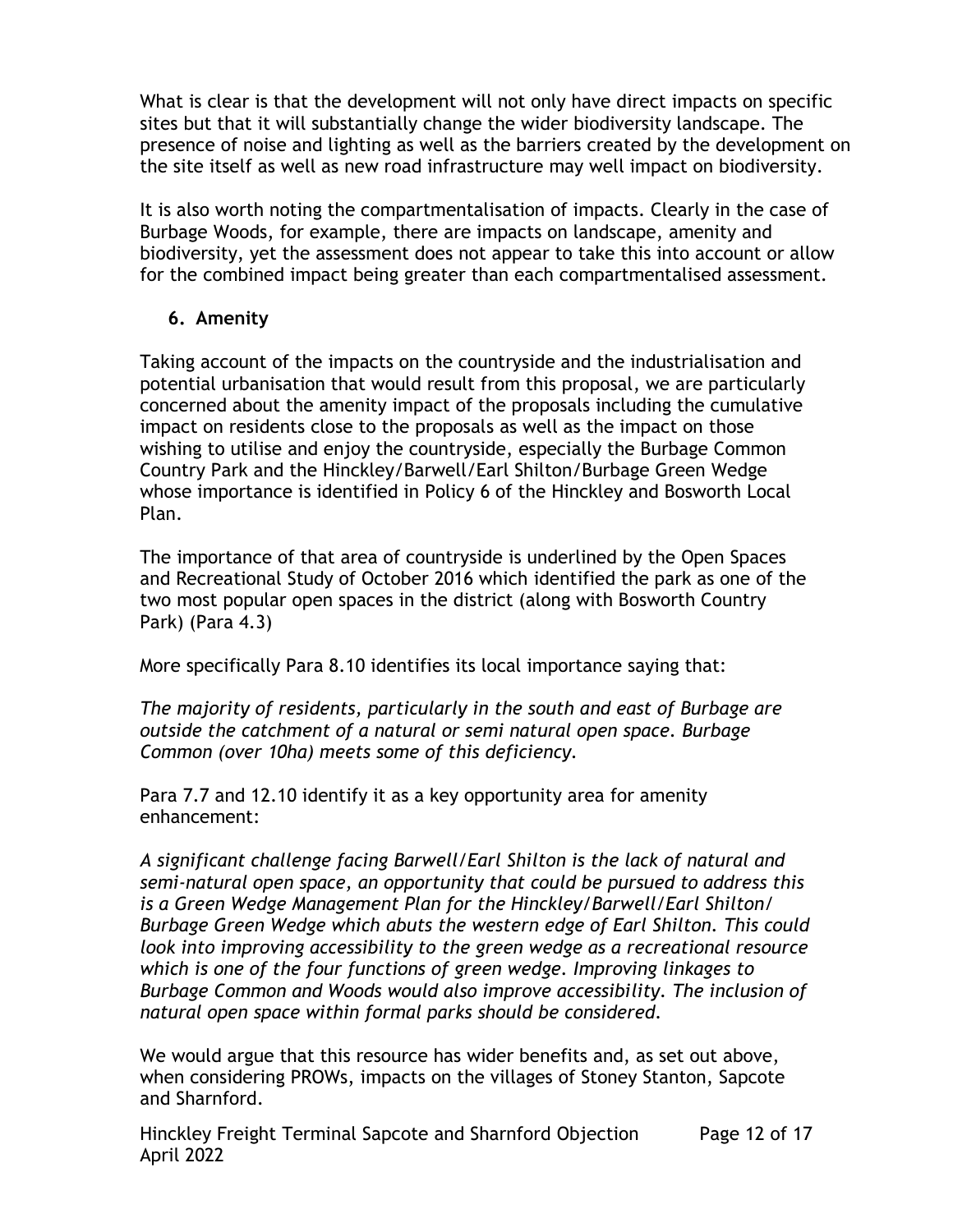Despite that the chapter in the PEIR dealing with socio-economic impacts does not refer to that important study or consider the overall impact on the amenity of that green wedge or the surrounding countryside (currently linked through the PROW network). Para 7.128 briefly refers to the plan designation but does not appear to give it much weight.

This seems to be a significant omission.

## **7. Carbon Dioxide**

The PEIR does not include an overall assessment of the additional CO2 emissions resulting from the development and we consider the current assessment is limited and does not answer that fundamental question.

The first and obvious problem is that it excludes significant areas of greenhouse gas emissions, including energy use on site and embedded carbon from the site construction as set out in Table 18.3. This not only includes the manufacture of high energy consuming elements (such as cement) but also all the construction traffic.

The second problem is that the assessment compares the impact of the operational traffic within the study area with the total network traffic in 2036. Not surprisingly the operational traffic forms a small part of the overall traffic on the network within the study area. Much of the traffic in the overall study area exists whether or not this development takes place.

There will also be traffic which is both rerouted and generated by the changes to the network implemented to allow development, as considered above. All those impacts need to be considered as part of the carbon balance of the site.

Table 18.18 gives a 'do something' difference of 9% in emissions from traffic following development, but Para 18.147 goes on to say that only 7% of the total increase is from development traffic. This is problematic, especially since the model seems to assume increases of traffic result from changes to traffic routing rather than generated traffic. In other words, all the additional emissions result from the decision to build the terminal and related works. The conclusion that there is a less than 1% increase in emissions seems to be comparing apples and pears.

Not only that but, in reality, the emissions are likely to be increased further because there would almost certainly be additional generated traffic as the new slips allow different and longer journeys to be made, as well as determining where further new development might occur.

There is a further issue with the assumptions about rail emissions. Some 221 ktCo2 are directly projected (assuming the rail terminal is used to capacity, called a 'worst-case' scenario). This is then compared with the equivalent road freight and a reduction 32ktCo2 is calculated. This then becomes a 'best-case' scenario in terms of emissions because it assumes all the trains are used and that all the freight on

Hinckley Freight Terminal Sapcote and Sharnford Objection April 2022 Page 13 of 17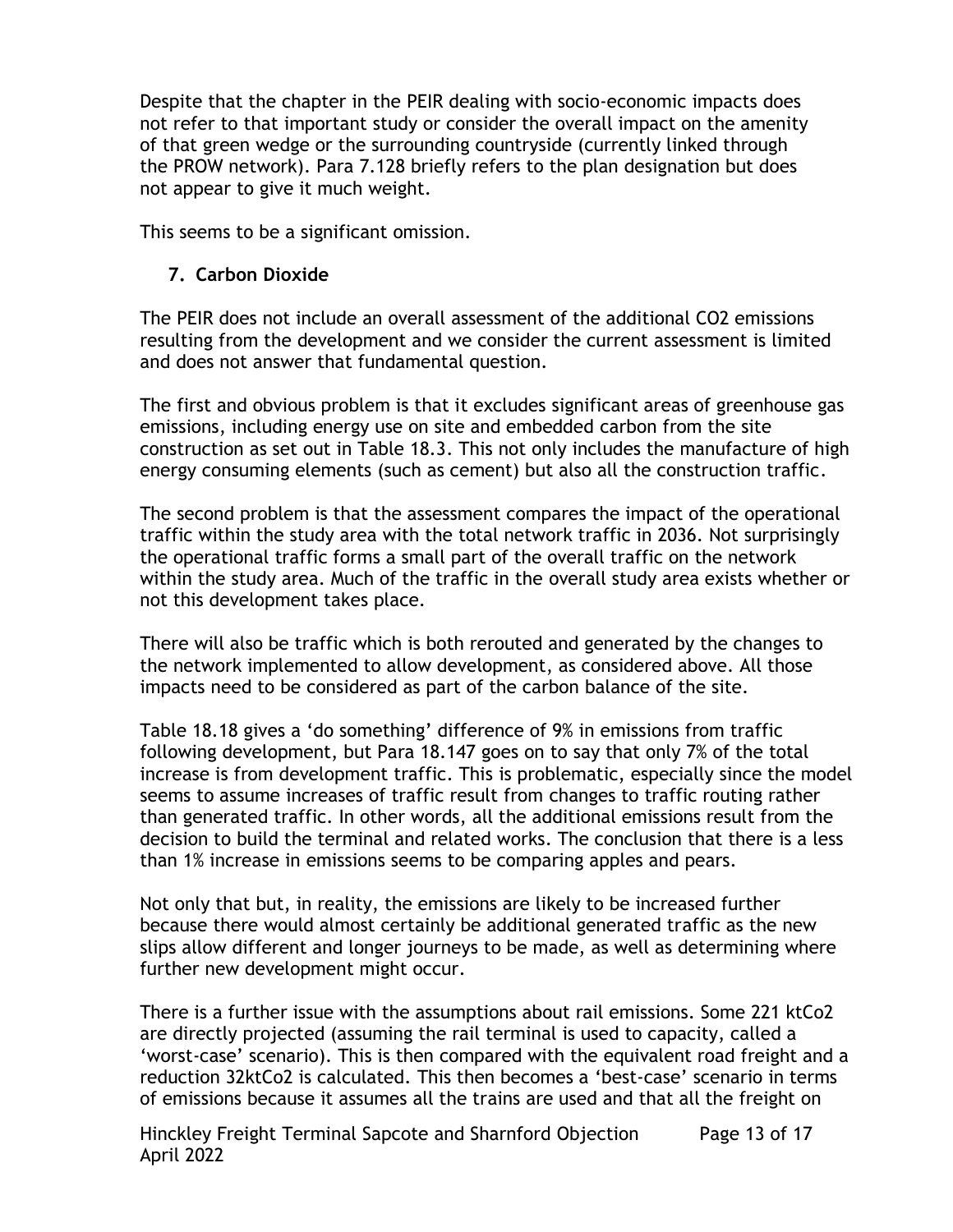those trains is replacing freight which would have been on the roads. Neither of these assumptions seem likely in reality and certainly are not being guaranteed.

# **8. Cumulative Impacts and Future Development**

As we have already set out, we consider the impact of the proposals will be wider than simply the terminal. The PEIR includes an assessment of cumulative impacts which it bases on the definition on the NPS. Those are listed in Appendix 20.1. However, that assessment has not been undertaken so no concrete evidence is currently presented on the impact of those in-combination effects.

Also, importantly that excludes in-combination effects from other junction changes. We are concerned that this may lead to transport effects in combination which are not considered.

A further issue arises because the proposals are effectively providing enabling infrastructure for developments, not committed but included in local plan proposals, most notably large-scale housing on either side of the HRNFI which is likely to depend on the improvements to Junction 2 of the M69 and which could, in effect, constitute a new settlement around the HRNFI. We question whether this would be a sustainable community, what facilities would be provided and what impact this would have on carbon emissions.

The enabling of further development on the other side of M69 to the HRNFI would certainly have significant additional impacts on the setting and amenity of the villages of Sapcote and Sharnford, as well as increasing traffic through those settlements.

# **9. Conclusions**

In conclusion Sapcote and Sharnford Parish Councils considers the proposals should not be supported because:

- 1. The need is not properly established.
- 2. It has not been demonstrated that the rail network would or could be utilised to the extent assumed.
- 3. The direct and indirect traffic impact will be serious.
- 4. The major change of introducing slip-roads to the M69 Junction 2 will have wider detrimental impacts.
- 5. There is little prospect of achieving good sustainable transport access to the site.
- 6. The impact on the landscape, biodiversity and amenity of the area has not been, and cannot be, adequately addressed.
- 7. The climate change impacts have not been reasonably assessed and the overall impact on climate emissions is likely to be more serious than is being suggested.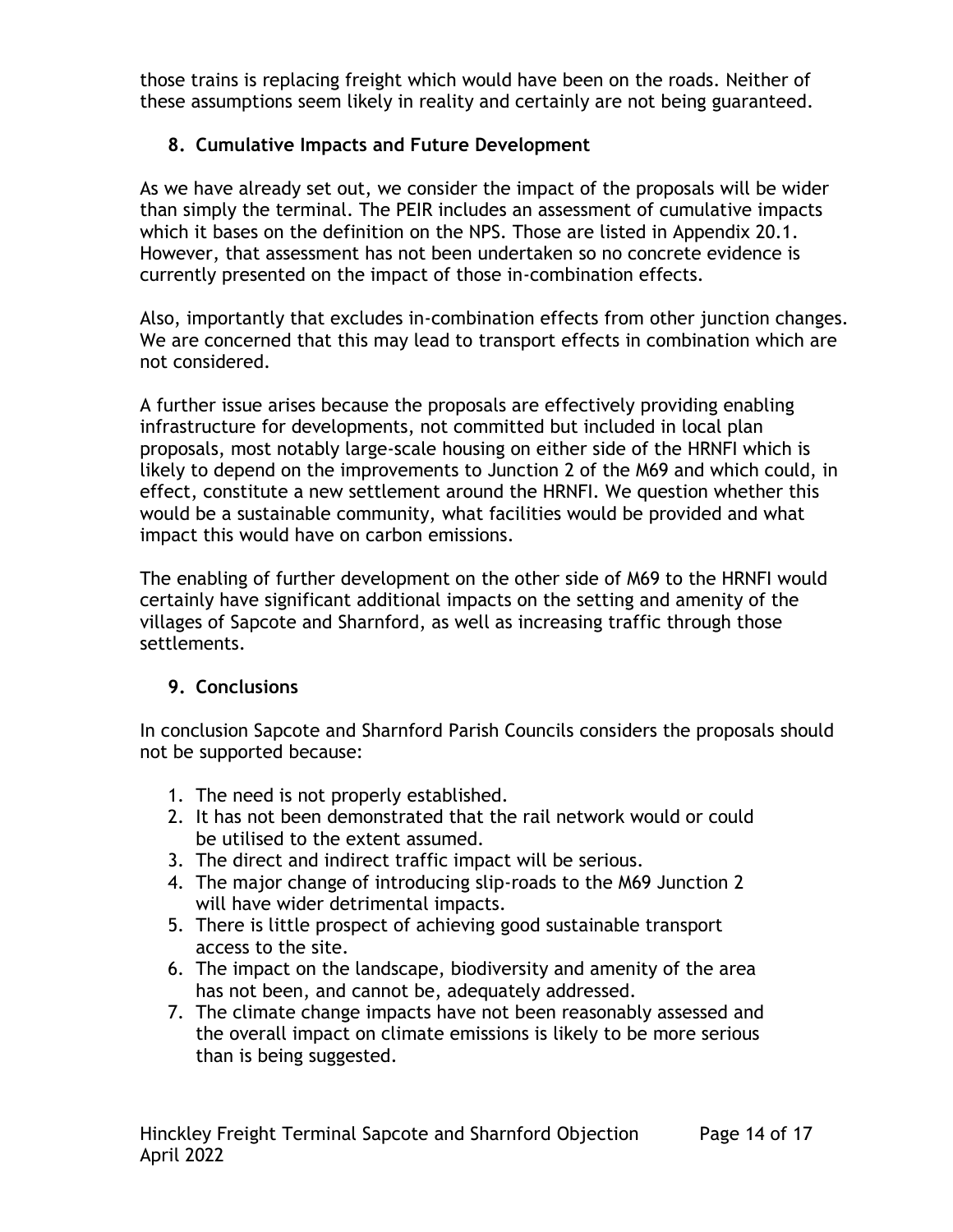# **Appendix:**

# **Hinckley National Rail Freight Interchange: Questions**

*2. Do you agree with the principle of transferring freight from road to rail?*

Yes, but this is a leading question.

The scope for transferring freight from road to rail is limited because of its origin and destination. The proportion of freight that would be transferred from road to rail would not be very significant compared with total of road freight that would be generated by the proposed development. Most rail freight is moved by diesel locomotives and there are no plans to electrify freight routes.

*3. Do you agree that the transfer of freight from road to rail has an important part to play in a low-carbon economy and in helping to address climate change?*

No. This is also a leading question.

The amount of carbon saved by switching freight from road to rail would be low and is likely to be outweighed by additional carbon produced by constructing and running the overall terminal including the B8 component. Nearly all assumptions err on the optimistic side, for example by assuming that freight trains will utilise their maximum capacity.

The development's commitment to tackling climate change is not demonstrated in the supporting documentation. In particular it does not address the issues related to traffic generation from changes to the road network beyond the development traffic and compares emissions from site traffic with overall traffic levels.

### *4. Do you think that this is a good location for a Strategic Rail Freight Interchange?*

*HNRFI is centrally located between the West Coast Main Line and the East Coast Main Line, on Network Rail's Strategic Freight line connecting Felixstowe and London Gateway to the Midlands and the North.*

### NO.

There is no need for a further rail freight terminal in Leicestershire. There are already five others within 36km of the proposed location. The road and rail networks are already at or close to being congested. More developments are already committed and there are little plans to tackle or mitigate the impact of the additional traffic.

Hinckley Freight Terminal Sapcote and Sharnford Objection April 2022 Page 15 of 17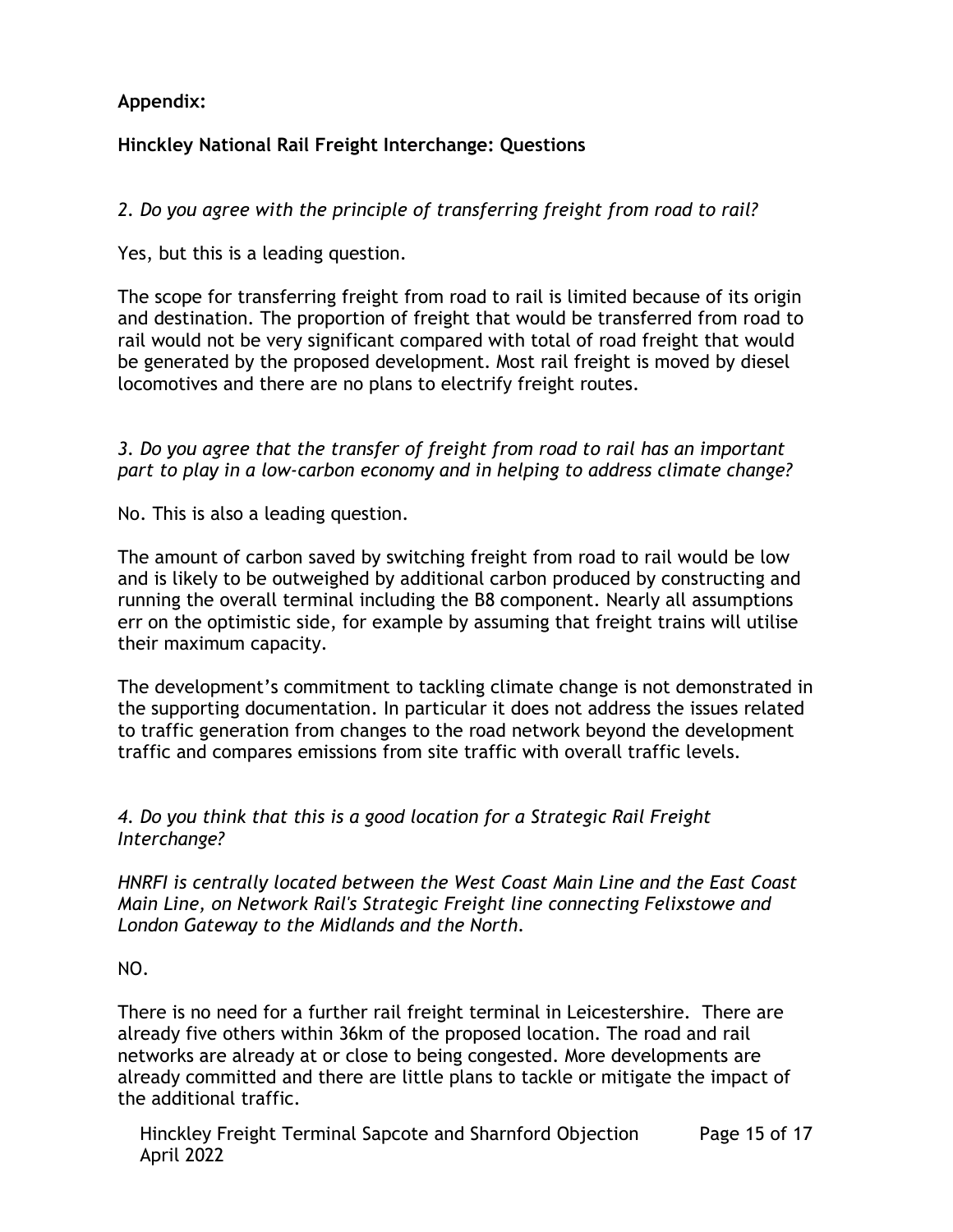*5. Do you support the proposals for up to 850,000m<sup>2</sup> of logistics floorspace, railway sidings and a rail terminal on the Felixstowe to Nuneaton railway line to the south west of Elmesthorpe?*

No.

For all the above reasons and because of the more direct impacts on Sapcote and Sharnford residents of additional traffic, loss of local biodiversity and amenity and landscape deterioration. Our extensive objections are set out in the main objection document.

### *6. Do you support our proposed mitigation that is set out in the [Preliminary](https://www.hinckleynrfi.co.uk/formal-consultation/) [Environmental](https://www.hinckleynrfi.co.uk/formal-consultation/) Information Report (PEIR)*?

No.

Given the type and scale of the development it is hard to see how it could be adequately mitigated. However, if the proposal does go ahead there will be a need to mitigate its impact. We are not convinced that the current mitigation is adequate and would consider this further if the scheme progresses.

# *7. Do you have any comments on the proposed highway improvements?*

*We are proposing several upgrades to the M69 including new north and south bound slip roads and the creation of a link road between J2 M69 and the B4468 Leicester Road (known as the new A47 Link).*

We do not consider that the proposed improvements alleviate our concerns. They are all geared towards facilitating more traffic.

The introduction of south-facing slip roads would lead to increased traffic on unsuitable roads, including routes through Sapcote and Sharnford. It is also likely to facilitate more development and far more traffic in the future, - further to that from the development.

*8. Do you support the idea of a lorry park with welfare facilities and HGV fuelling facilities in this location?*

No.

There is no currently need for such a facility in that location. Should development be agreed, despite our objection, some facility may be required and should be a matter for discussion with local residents.